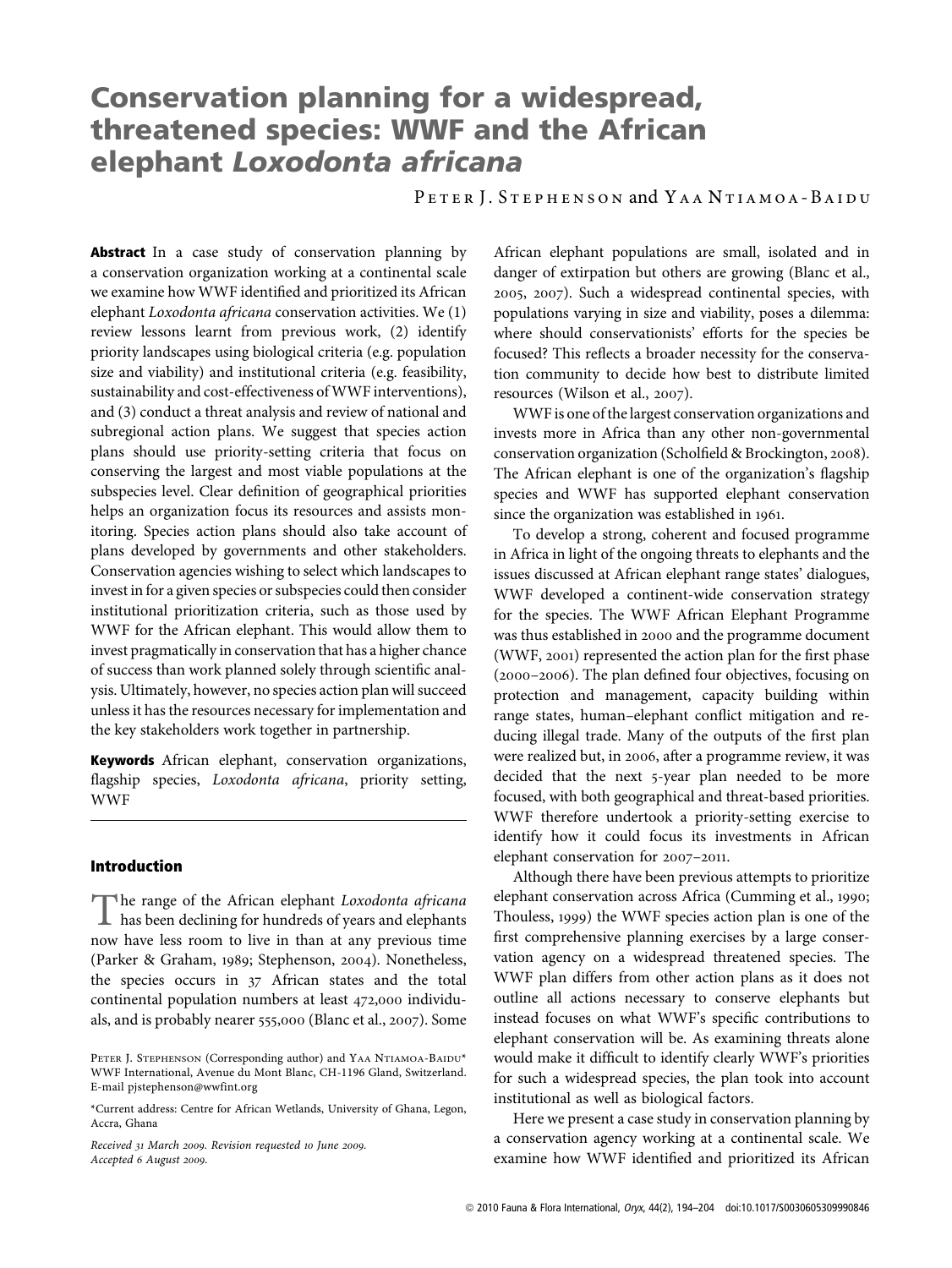elephant conservation activities to focus finite resources, and review the strengths and weaknesses of the process. We conclude by discussing the applicability of this planning approach to other flagship species and potential lessons for other conservation agencies facing similar dilemmas.

## Methods for priority setting

To identify the key elements of its action plan for African elephants, WWF used three main methods to provide the focus for its goals, objectives and activities: (1) building on lessons learnt from previous conservation efforts for elephants, (2) assessing elephant populations against biological and institutional criteria, and (3) an analysis of threats, including a review of national and regional elephant action plans.

## Building on lessons learnt

In 2005 WWF reviewed the implementation of its first African elephant plan (WWF, 2001) to assess progress and to identify constraints and areas for improvement. This represents one of the few reviews of a species action plan (see below). The review team conducted an assessment of reports and other documentation, held key informant interviews and conducted questionnaire surveys and field visits. This external evaluation (Environment & Development Group, 2006) identified a number of lessons and recommendations pertinent for development of the next WWF action plan.

## Assessing populations against biological and institutional criteria

Most subregional and national elephant management strategies (see below) have taken a threat-based approach to planning and do not consider landscape or population priorities. Therefore, to take account of the multitude of factors affecting choice of populations, sites and activities for conservation, WWF developed a set of criteria that took account of biological and institutional/political elements (Table 1). The biological criteria included threats and population levels. The institutional and political criteria assessed the feasibility and sustainability of actions, their potential conservation impacts and catalytic role, synergies with other WWF strategic priorities, the potential use of elephants as flagship species and return on investment.

Potential landscapes for consideration were identified from the African Elephant Database (Blanc et al., 2007) based on: subregional importance (for elephant populations and broader biodiversity) and representation, known conservation needs, range state management plans, and WWF's strategic interests and priorities. Emphasis was also placed on identifying landscapes that protect historically isolated lineages (or evolutionarily significant units) because these

cannot be recovered, and conservation of heterogeneous landscapes and viable populations (Moritz, 2002).

Two sets of prioritization criteria were identified: Criteria A determined whether or not a landscape would be considered, and Criteria B assessed the relative importance of a given landscape (Table 1). Each potential landscape was first subjected to six Criteria A questions. If the landscape received no to any question, the landscape was rejected. For example, the Comoé landscape in west Africa was rejected because the political and social climate was not suitable for conservation, WWF was not planning to operate there in the next 2–5 years and WWF did not have the capacity to implement work in the landscape. Had there been only one elephant population left in West Africa or in any other subregion, WWF would have needed to act regardless of the existing socio-political situation and whether or not it already had a presence in country because the conservation issues alone would have dictated its priority.

Each landscape that passed the Criteria A questions was scored against 14 Criteria B questions (Table 1). The answer to each question was a score of 0, 1 or 2 in ascending order of relevance; this figure was then multiplied by the relative weighting of the question  $(1, 2 \text{ or } 3)$  to provide a total score for each landscape. If some landscapes had equal scores, priority was given to, firstly, the landscape with the highest score before the weighting system was applied and, secondly (if still equal), the landscape with the largest elephant population. For example, in Central Africa, the TRIDOM and Sangha landscapes scored 26 points on the Criteria B questions. The weighted scores were both 55 and thus TRIDOM was ranked first as it had a larger elephant population. In such instances the larger population is usually in the larger landscape. Size of landscape may affect certain prioritization scores and thus the choice of landscape boundaries may influence the analysis. Subdividing landscapes for this analysis would have been difficult without more information on herd movements and threats. However, when conservation projects are established the landscapes can be demarcated into smaller geographical units if necessary to take account of locally identified conservation needs.

Overall, therefore, WWF took a combination of scientific and pragmatic approaches to identifying priority elephant populations. The prioritization process favoured large, threatened elephant populations in large landscapes in range states where WWF was well established, had active partnerships with stakeholders and was able to deliver conservation more effectively with greater cost-efficiency.

# Analysing threats and identifying synergies with other action plans

From a literature review and from input received from field project staff WWF conducted an analysis to identify threats to elephants and the root causes or drivers of those threats.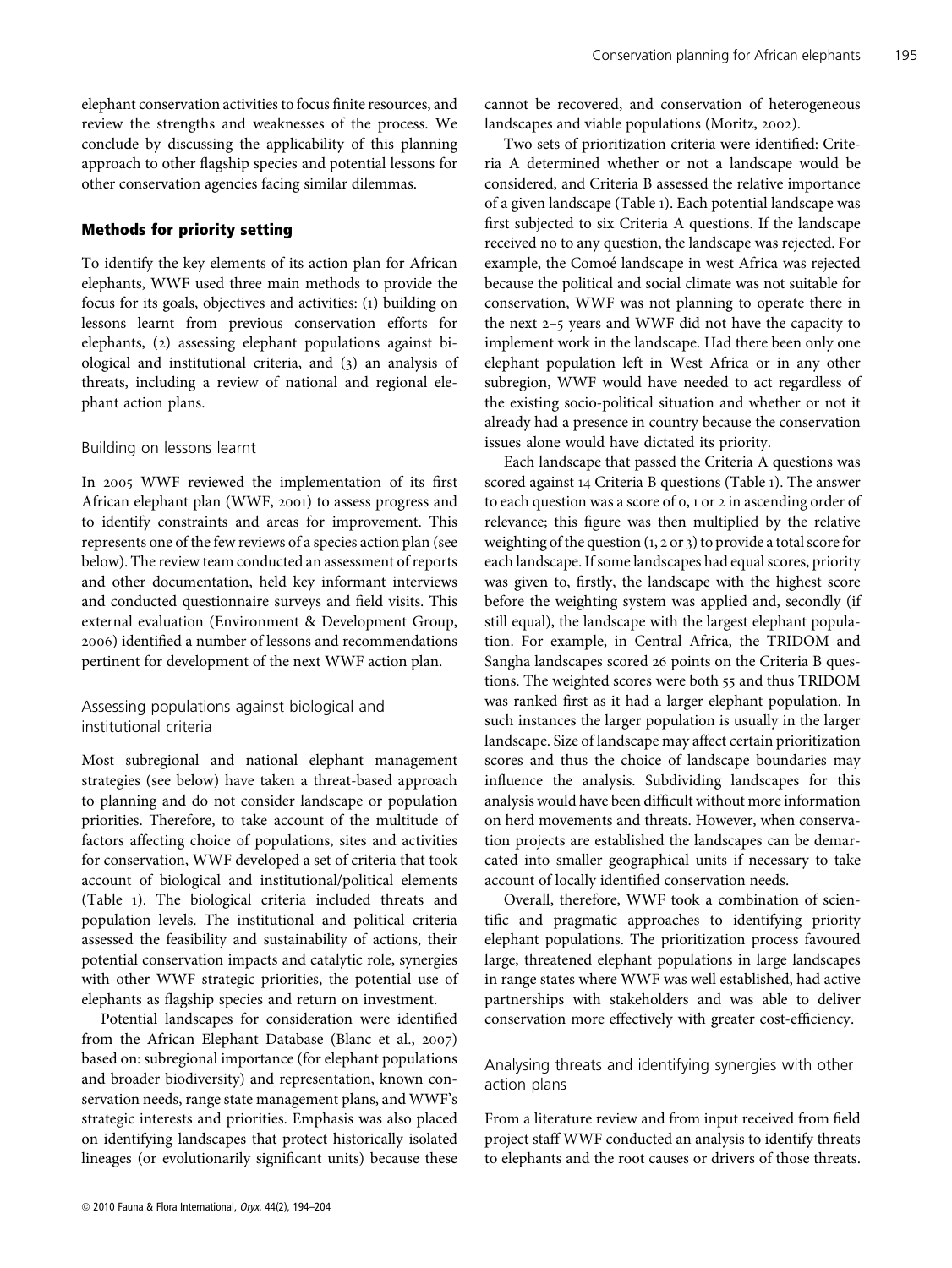TABLE 1 Summary of WWF African elephant Loxodonta africana landscape assessment criteria. A landscape is considered to be an area of land in elephant range that is currently inhabited by an interconnected population of elephants.

| Criterion                                                                                                                                              | Assessment question(s)                                                                        |
|--------------------------------------------------------------------------------------------------------------------------------------------------------|-----------------------------------------------------------------------------------------------|
| Category A Used to decide if a landscape would be considered or not. An answer of no to any of the questions rules out the landscape                   |                                                                                               |
| for consideration                                                                                                                                      |                                                                                               |
| A1 Identified threat WWF will only act to address a specific identified threat                                                                         | Is there an identified threat or management issue                                             |
| or management issue affecting an elephant population. Threats to be<br>addressed include habitat loss or deterioration, poaching & human-              | facing this elephant population that WWF<br>would be able to help address?                    |
| elephant conflict. Issues include community-based natural resource                                                                                     |                                                                                               |
| management & policy development.                                                                                                                       |                                                                                               |
| A2 Population viability Support will only be provided to elephant                                                                                      | Is the elephant population in the landscape viable                                            |
| populations considered viable (i.e. likely to survive in the landscape for                                                                             | for the long term (at least three elephant                                                    |
| at least three generations if the major threats are reduced or removed).                                                                               | generations) if the main threats are reduced                                                  |
| Conservation will not be supported for elephant populations considered                                                                                 | or removed?                                                                                   |
| too small or too unstable to be viable nor for those that occur in habitats                                                                            | Are conservation measures likely to ensure the                                                |
| not expected to survive even with conservation efforts (e.g. because of                                                                                | survival of adequate elephant habitat in the                                                  |
| planned logging).                                                                                                                                      | landscape?                                                                                    |
| A3 Feasibility & sustainability Interventions will not be supported if they are                                                                        | Is the political & social climate suitable for                                                |
| deemed infeasible, unsustainable or where the political & social climate                                                                               | conservation in this landscape?                                                               |
| means conservation action is unlikely to be successful. The political &                                                                                | Does WWF operate in this landscape or plan to                                                 |
| social climate will be gauged as unfavourable if there has been, for                                                                                   | operate in this landscape in the next 2-5 years?                                              |
| example, ongoing civil conflict or strife that has rendered conservation                                                                               | Does WWF have the capacity to implement                                                       |
| projects unviable. The political climate is also measured by the broader                                                                               | elephant conservation in the landscape?                                                       |
| wildlife & environment policy arena (see B2).                                                                                                          |                                                                                               |
| Category B The following criteria & assessment questions are used to decide the relative importance of a given landscape to WWF. The                   |                                                                                               |
| relative weighting of each question is in parentheses                                                                                                  |                                                                                               |
| B1 Population size, range & representativeness For a given subregion, biome                                                                            | Is the population an appropriate size for the                                                 |
| or ecoregion, larger elephant populations will generally be given priority                                                                             | intervention? (i.e. is the population large enough                                            |
| over smaller populations. Adequate range must be available, with core                                                                                  | to make an intervention worthwhile?) (3)                                                      |
| areas of suitable elephant habitat. The African Elephant Programme                                                                                     | Is adequate range & habitat available or potentially                                          |
| (AEP) will aim to conserve representative populations of each subspecies                                                                               | available following habitat restoration or range                                              |
| (forest & savannah elephants) & populations in representative habitat                                                                                  | expansion? (3)                                                                                |
| types (forest, woodland, savannah, desert) in all four subregions (Central,                                                                            | Is the population ecologically, geographically or                                             |
| East, Southern & West Africa). This approach aims to ensure that the                                                                                   | taxonomically significant for the subspecies or                                               |
| genetic & behavioural diversity within elephant populations is conserved                                                                               | its habitat? (3)                                                                              |
| & they maintain their keystone role in representative habitats across the                                                                              |                                                                                               |
| continent.                                                                                                                                             |                                                                                               |
| B2 Conservation impact AEP interventions must have a high likelihood of                                                                                | How strong is the political will to conserve the                                              |
| producing conservation impact. Factors used to determine potential                                                                                     | landscape? (1)                                                                                |
| impact are sustainability, demonstrated political will of the relevant                                                                                 | Does WWF have strong capacity to operate                                                      |
| national government(s), & the strength of the existing or planned WWF<br>capacity to deliver. Sustainability issues are crucial; it must be clear that | (ourselves or through partners) & support<br>elephant conservation in this landscape (because |
| conservation in a given landscape will have a chance of having an impact,                                                                              | of its current or expected presence)? (3)                                                     |
| through ongoing work by partners, which will last beyond the life of the                                                                               | Is WWF's involvement necessary to conserve                                                    |
| intervention. Political will can be demonstrated by a government's                                                                                     | elephants in the landscape (i.e. will we add                                                  |
| willingness to engage in partnership with WWF, the national policy                                                                                     | value)? $(1)$                                                                                 |
| environment (including presence of appropriate elephant management                                                                                     | Are appropriate partnerships with NGOs &/or                                                   |
| strategies), the country's history of signing, ratifying & implementing key                                                                            | government agencies &/or local people likely                                                  |
| international conventions & the level of investment in wildlife                                                                                        | to develop or expand in this landscape? (2)                                                   |
| conservation. WWF capacity relates to issues such as WWF's presence                                                                                    | Overall, is WWF liable to make a conservation                                                 |
| (e.g. projects, offices, staff) & available technical expertise within the                                                                             | impact on elephants in this landscape, i.e.                                                   |
| network. WWF will not work at sites where other agencies & NGOs are                                                                                    | can threats to elephants be reduced or                                                        |
| coping with the threats & where WWF would not add any extra value.                                                                                     | removed? $(3)$                                                                                |
| At the same time as considering these factors, creativity & innovation will                                                                            |                                                                                               |
| be fostered as WWF strives for new strategic solutions to long-standing                                                                                |                                                                                               |
| problems (see below).                                                                                                                                  |                                                                                               |
|                                                                                                                                                        |                                                                                               |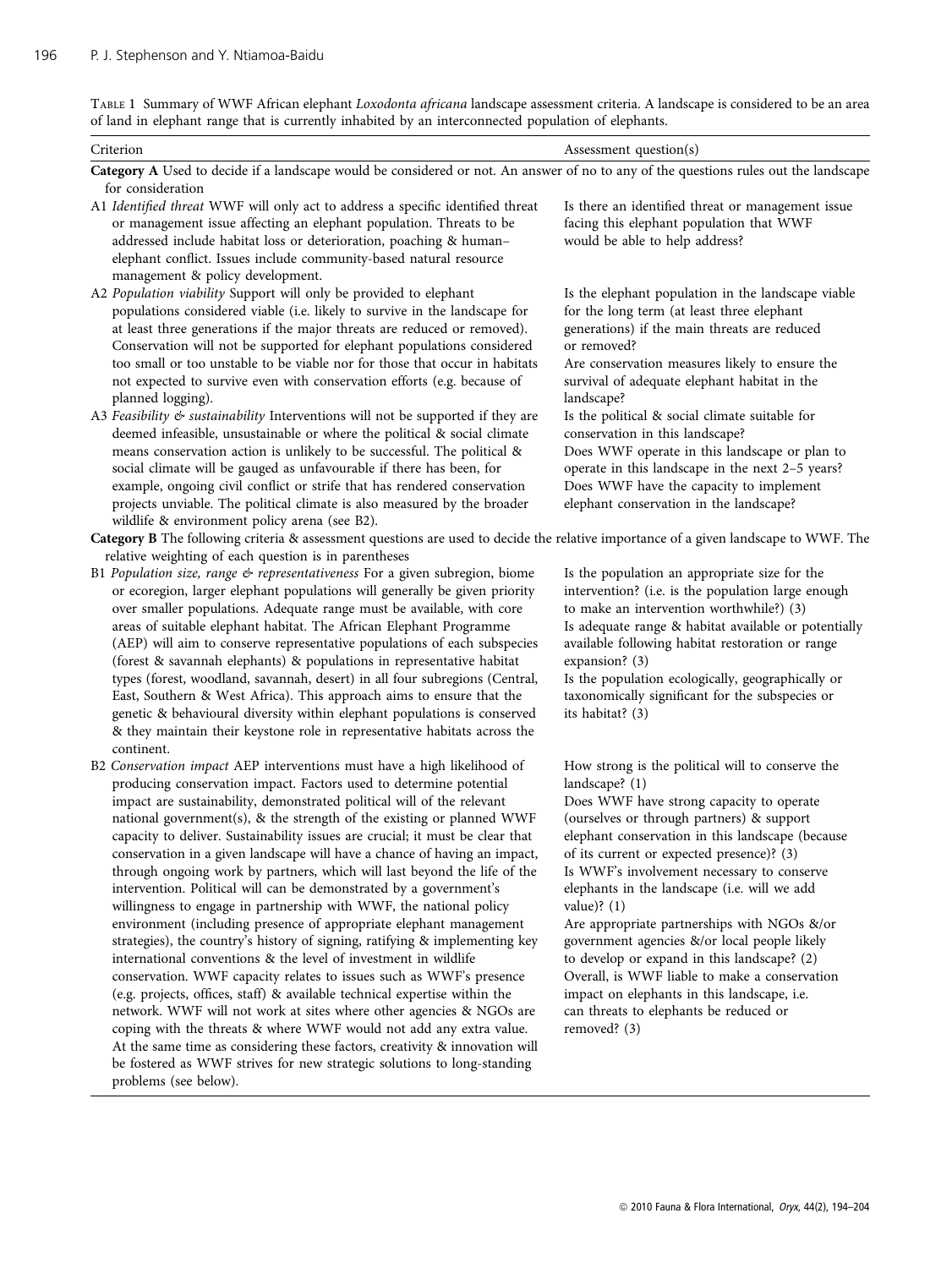#### TABLE 1 (Continued)

| Criterion                                                                                                                                                                                                                                                                                                                                                                                                                                                               | Assessment question(s)                                                                                                                                                            |
|-------------------------------------------------------------------------------------------------------------------------------------------------------------------------------------------------------------------------------------------------------------------------------------------------------------------------------------------------------------------------------------------------------------------------------------------------------------------------|-----------------------------------------------------------------------------------------------------------------------------------------------------------------------------------|
| B3 Synergies with priority ecoregions & other WWF strategic priorities<br>Priority will be given to landscapes that overlap with WWF's<br>identified priorities for habitat conservation (especially forests but also<br>freshwater) & other priority or flagship species groups, such as African<br>great apes or African rhinos. In this way, the project will have more<br>impact by addressing several WWF conservation targets for a given<br>investment of funds. | Is the landscape also important for WWF biome<br>priorities? (2)<br>Is there an overlap with WWF priorities for other<br>priority species? (2)                                    |
| B4 Elephants as flagship species Interventions will be favoured in landscapes<br>where there is strong potential to maximize the use of the elephant as<br>a potential flagship species in terms of providing opportunities for<br>communication, education, awareness & fundraising, & having a<br>knock-on effect of helping conserve other species.                                                                                                                  | Is the elephant a suitable flagship species for<br>broader conservation issues in the<br>landscape? (2)<br>Will other species of fauna & flora benefit from<br>the project? $(1)$ |
| B5 Innovation & catalytic role WWF encourages innovative programmes<br>that test new approaches to elephant conservation & can act as models<br>that provide lessons for other programmes. They should produce<br>a multiplier effect wherever possible, leveraging further support from<br>other agencies. This can be demonstrated through the intervention's<br>role in generating action, policy & partnerships at all levels.                                      | Is WWF's work in this landscape likely to have<br>a multiplier effect, leveraging further support<br>or other initiatives? (1)                                                    |
| B6 Cost-benefit assessment Any WWF intervention must maximize<br>the conservation impact for the given budget & provide value for money.<br>If the elephant conservation required in a landscape is going to be very<br>expensive for relatively small impact, it should not be supported. Issues                                                                                                                                                                       | Is WWF support for elephant conservation in this<br>landscape likely to be cost effective? (2)                                                                                    |

These formed the basis of the action plan's objectives and key activities within priority populations. The structure of the objectives, and the activities developed to address them, also took into account elephant management strategies developed at the subregional (IUCN, 2003, 2005) and national level (Wildlife Division, 2000; Ministère des Eaux et Forêts, 2004; Ministère de l'Agriculture, de l'Elevage et de la Pêche, 2005), thus ensuring that WWF's work reflected the identified priorities of the stakeholders in the range states.

of scale & logistical feasibility will be relevant in this assessment.

## **Results**

Lessons from the implementation of WWF's first elephant action plan that were pertinent for development of the 2007–2011 plan (EDG, 2006) included: (1) Targeted interventions clustered in the same geographical area are more effective than working towards the same range of objectives in several different places. (2) The approach of working closely with partner programmes and organizations possessing specialist and complementary expertise and skills should be continued and strengthened. (3) Concentration on WWF's proven strengths (e.g. protected area management, human–elephant conflict mitigation) and on key ongoing and emerging threats should continue. (4) Increased emphasis is required on managed elephant range, seeking coexistence between people and elephants and the ecosystems and biodiversity they share.

Thirty-three elephant landscapes were scored against WWF's Category A prioritization criteria and 26 were then ranked against Category B criteria. The top five ranked landscapes in each subregion were selected as the focus of WWF's future elephant conservation (Table 2, Fig. 2). These 20 priority landscapes encompass 24 range states and 10 landscapes are transboundary.

The main direct threats to African elephants were identified as poaching for ivory and meat, loss of habitat (including habitat degradation and fragmentation) and human–elephant conflict (Fig. 1; see Stephenson, 2007, for a more thorough discussion of threats). Drivers of illegal killing of elephants include the demand for ivory. This demand often comes from outside elephant range states; many countries without elephants or with few elephants are implicated in the illegal ivory trade (Courouble et al., 2003). The planning exercise therefore established that to tackle the illegal ivory trade additional work beyond priority landscapes needs to be supported. WWF decided this work should be conducted in African and Asian countries identified as priority markets by the Elephant Trade Information System (Milliken et al., 2004).

From the priority-setting exercise WWF developed a vision, a goal and a set of hierarchical objectives (Table 3) that formed the basis of its species action plan for 2007– 2011 (Stephenson, 2007). The plan also presents key activities under each objective, and indicators for measuring progress. The aim is for the plan to guide teams working in the region to develop projects with local stakeholders, using consultative and spatial planning methodologies (Conservation Measures Partnership, 2007;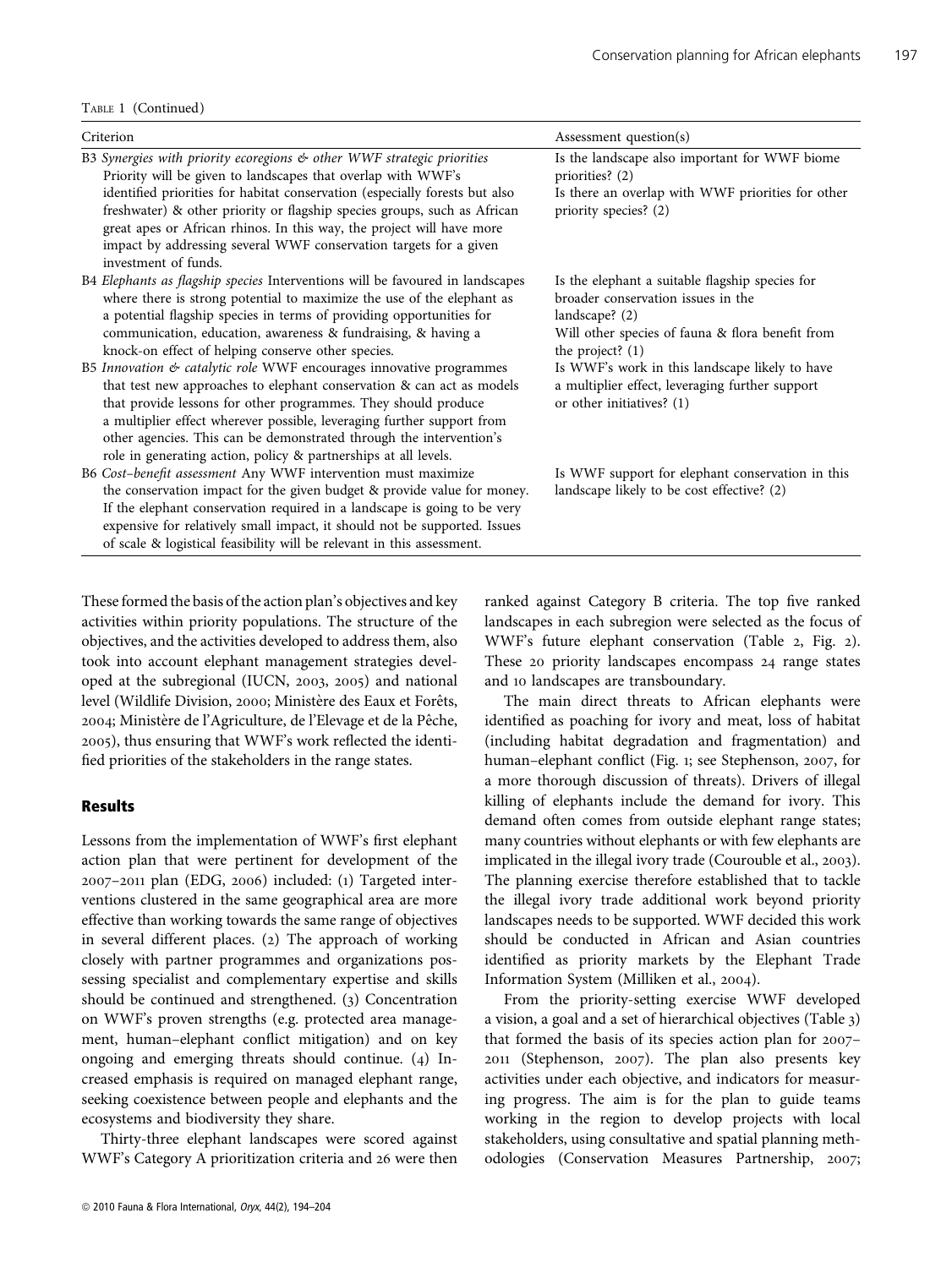TABLE 2 WWF priority landscapes for African elephant conservation (numbers refer to locations in Fig. 2), by subregion, with examples of proposed or required conservation activities. Many other elephant populations merit conservation action; this list reflects the areas where WWF will primarily invest its resources in elephant conservation in 2007–2011. Boundaries of priority landscapes will be considered labile until they can be finalized with input from partners and other stakeholders.

| Rank               | Priority landscapes (range states)                                                                                | Proposed or required conservation activities                                                                                                                                  |
|--------------------|-------------------------------------------------------------------------------------------------------------------|-------------------------------------------------------------------------------------------------------------------------------------------------------------------------------|
| <b>West Africa</b> |                                                                                                                   |                                                                                                                                                                               |
| 1                  | 1, Tai-Grebo (Côte d'Ivoire, Liberia)                                                                             | Policy, law enforcement, MIKE (monitoring the illegal killing of elephants),<br>awareness, protected area management, habitat protection                                      |
| 2                  | 2, Park W-Eastern Burkina Reserves-<br>Pendjari Park-northern Togo Reserves<br>(Burkina Faso, Benin, Niger, Togo) | Policy, habitat protection, HEC (human-elephant conflict) mitigation,<br>anti-poaching, monitoring                                                                            |
| 3                  | 3, Nazinga-Kabore Tambi National<br>Park-Red Volta-Doungh<br>(Burkina Faso, Ghana, Togo)                          | Policy, HEC mitigation, habitat protection & sustainable forest<br>management, awareness, protected area management                                                           |
| 4                  | 4, Gourma–Sahel (Mali, Burkina Faso)                                                                              | Policy, HEC mitigation, CBNRM (community-based natural resource<br>management), protection, awareness                                                                         |
| 5                  | 5, Bia-Goaso-Djambarakrou<br>(Ghana, Côte d'Ivoire)                                                               | Policy, habitat protection & management, HEC mitigation, law<br>enforcement, monitoring, sustainable agriculture                                                              |
| Central Africa     |                                                                                                                   |                                                                                                                                                                               |
| 1                  | 6, Trinational Park of Dja, Odzala,<br>Minkebe (Cameroon, Republic of<br>Congo, Gabon)                            | MIKE, HEC mitigation, corridor management, protected area/transfrontier<br>conservation areas (TFCA) management, law enforcement, mitigating<br>impacts of mining development |
| 2                  | 7, Sangha Trinational (Cameroon,<br>Central African Republic,<br>Republic of Congo)                               | MIKE, monitoring & data management, HEC mitigation, corridor<br>management, protected area/TFCA management, law enforcement                                                   |
| 3                  | 8, Gamba complex (Gabon)                                                                                          | Monitoring, HEC mitigation, law enforcement, mitigation of oil & gas<br>impacts                                                                                               |
| 4                  | 9, Salonga (Democratic<br>Republic of Congo)                                                                      | MIKE, HEC mitigation, corridor management, protected area<br>management, diversifying community income-generating activities,<br>law enforcement (stopping military poaching) |
| 5                  | 10, Maiko-Kahuzi-Biega (Democratic<br>Republic of Congo)                                                          | MIKE, HEC mitigation, corridor management, protected area management                                                                                                          |
| East Africa        |                                                                                                                   |                                                                                                                                                                               |
| 1                  | 11, Selous (Tanzania)                                                                                             | HEC mitigation, monitoring, MIKE, law enforcement, wildlife<br>management area development                                                                                    |
| 2                  | 12, Mara–Serengeti (Kenya, Tanzania)                                                                              | HEC mitigation, protected area & corridor management                                                                                                                          |
| 3                  | 13, Ruaha-Rungwa (Tanzania)                                                                                       | Protected area management, law enforcement                                                                                                                                    |
| 4                  | 14, Tarangire-Lake Manyara (Tanzania)                                                                             | HEC mitigation, corridor management                                                                                                                                           |
| 5                  | 15, Shimba Hills (Kenya)                                                                                          | HEC mitigation, local overpopulation, community development/<br>conservation                                                                                                  |
|                    | Southern Africa                                                                                                   |                                                                                                                                                                               |
| 1                  | 16, Northern Mozambique                                                                                           | Policy, capacity building, HEC mitigation, law enforcement, awareness                                                                                                         |
|                    | (Mozambique)                                                                                                      | raising, sustainable agriculture, corridor management                                                                                                                         |
| 2                  | 17, North-west Namibia (Namibia)                                                                                  | Monitoring, HEC mitigation, CBNRM                                                                                                                                             |
| 3                  | 18, Kavango-Zambezi (Angola, Namibia,<br>Botswana, Zimbabwe, Zambia)                                              | Complement TFCA work to expand elephant range, protected area<br>management, HEC mitigation                                                                                   |
| 4                  | 19, Luangwa Valley (Zambia)                                                                                       | HEC mitigation, CBNRM, protected area management                                                                                                                              |
| 5                  | 20, Greater Limpopo (South Africa,<br>Zimbabwe, Mozambique)                                                       | TFCA management                                                                                                                                                               |

Henson et al., 2009; Morrison et al., 2009) to address specific issues within each priority landscape.

# **Discussion**

African elephant conservation

The main issues and threats identified by this planning exercise are similar to those identified in earlier assessments

(Cumming et al., 1990; WWF, 1997; Thouless, 1999), suggesting that the drivers of habitat loss, illegal hunting and trade in elephant products have not been tackled adequately in the past 2 decades. However, mitigating human–elephant conflict and dealing with the sensitive issue of local overpopulation appear to be gaining increasing importance. It is also now imperative to develop conservation strategies that take into account subregional differences in elephant status and threats to elephants and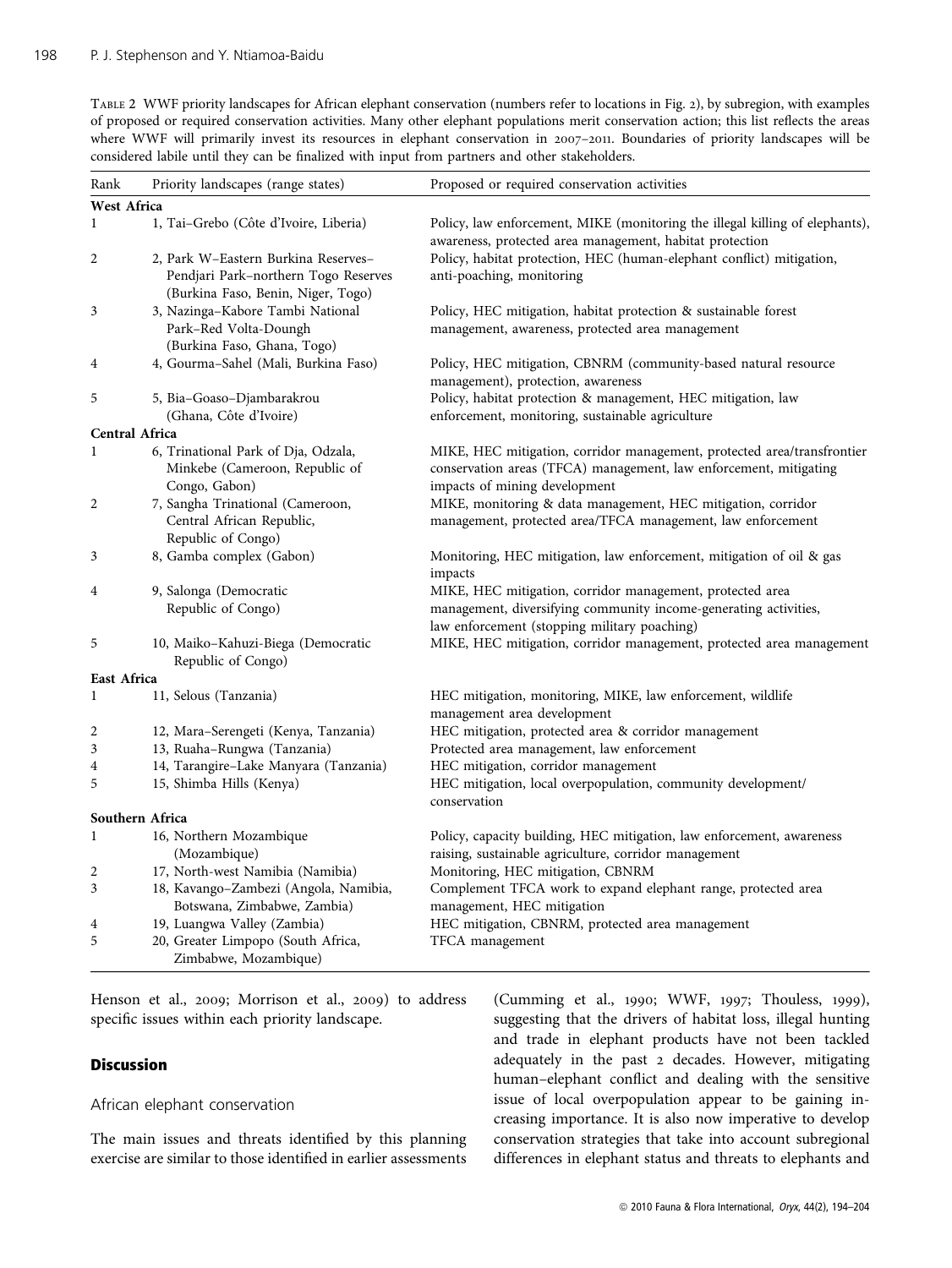



apply approaches and methods best suited to the local context.

Emerging issues to take into account include taxonomic differences and climate change. Questions about genetic diversity and taxonomy within the African elephant (Eggert et al., 2002) need to be resolved because failure to recognize genetic diversity when considering conservation action may lead to inadvertent loss of diversity (Garner et al., 2005). This is why the WWF African elephant species action plan targets populations in all African subregions to maintain both savannah and forest subspecies and to conserve genetic diversity in the continental population. The potential impacts of climate change mean we can no longer assume that all of a species' historical range remains suitable (Hannah et al., 2002); many protected areas may not be able to fulfil the conservation objectives they were established to address (Mansourian et al., 2009). The WWF African elephant plan advocates vulnerability assessments for elephant populations and the development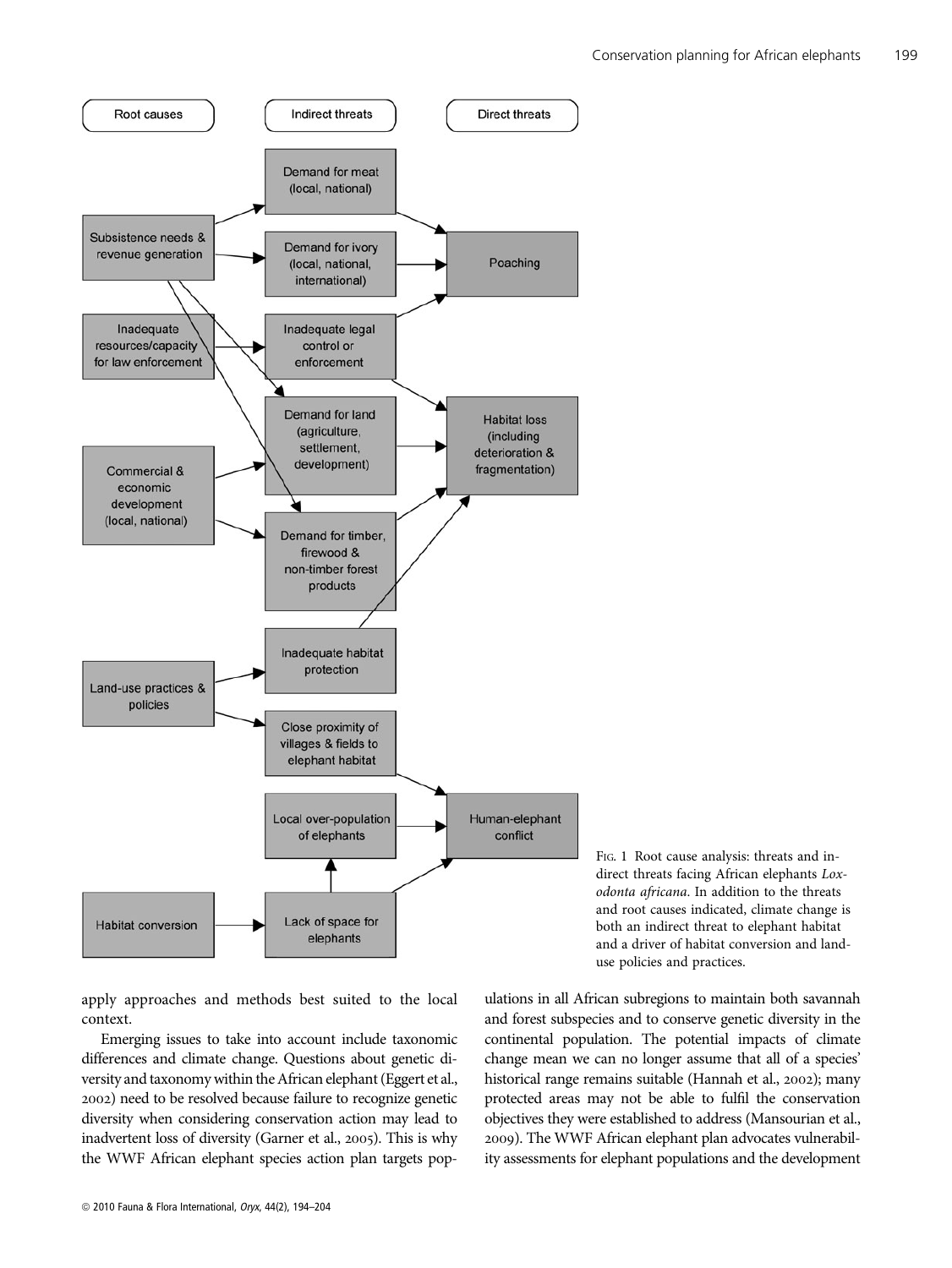

FIG. 2 WWF's priority African elephant landscapes. For details of the 20 numbered areas, see Table 2. African elephant distribution data from IUCN (2008). Map courtesy of Charles Huang, Conservation Science Programme, WWF-US.

and implementation of climate change adaptation strategies for elephant landscapes identified as being at high risk.

## Approaches used in species action plans

A range of mechanisms, criteria, models and tools have been proposed to help set priorities for biodiversity conservation based on, for example, level of threat (Mace, 1995), centres of diversity and endemism (Olson & Dinerstein, 1998), phylogenetic uniqueness (Isaac et al., 2007) and return on investment (Murdoch et al., 2007; Underwood et al., 2008). Most priority-setting models are aimed at choosing which species and places to invest in; few lend themselves easily to prioritizing conservation for a single species. Some of the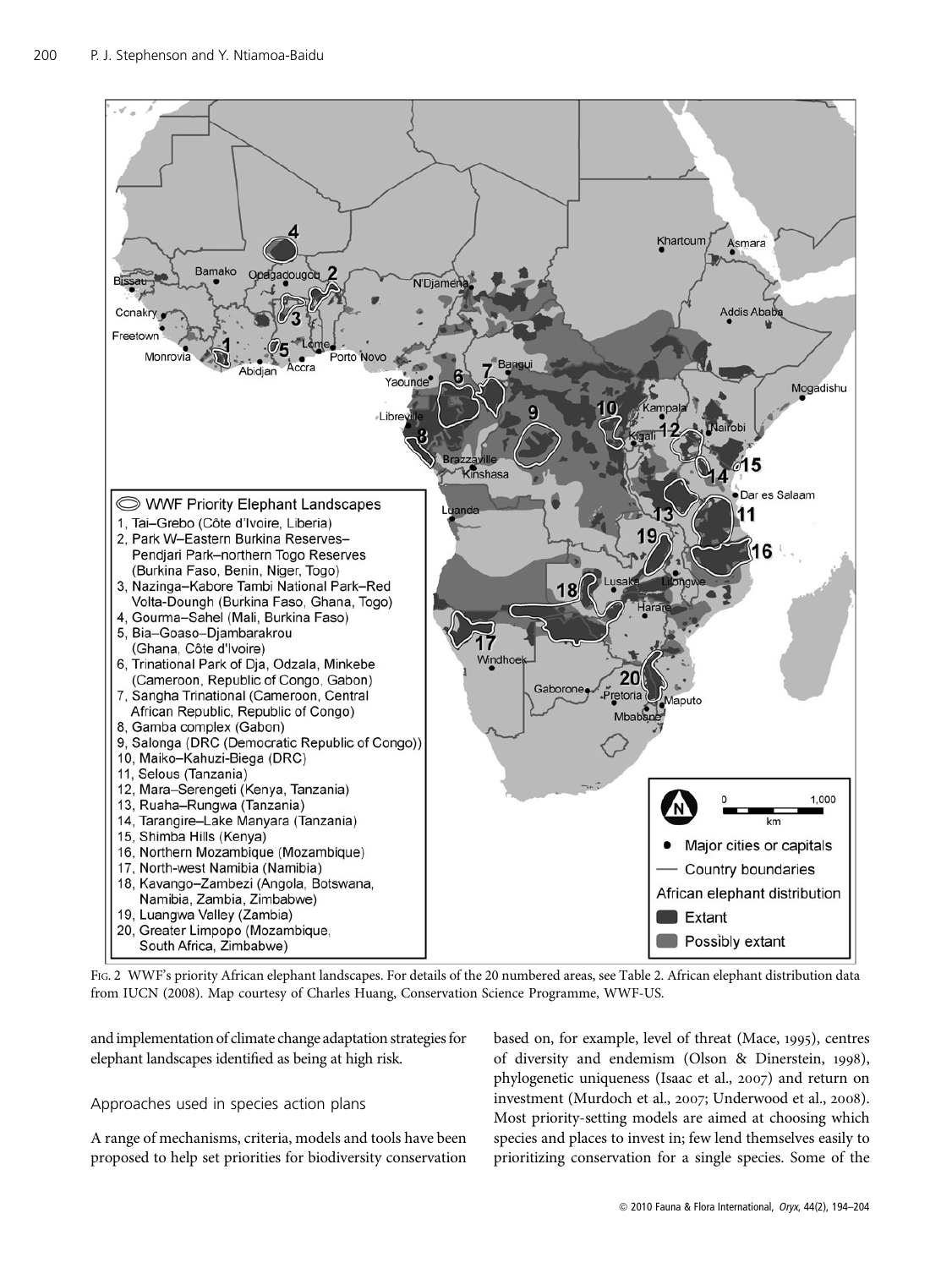TABLE 3 Vision, goal and objective of WWF's species action plan for African elephants for 2007–2011. Each objective is grouped under a Category of Objective; these are standard for all WWF species action plans. By showing how work on each objective for elephants relates to these higher level objectives, it helps WWF roll up results from its field programmes on all flagship species to demonstrate its global impact.

Vision In 25 years' time, forest & savannah elephants continue to roam across Africa in landscapes where people and wildlife flourish alongside each other

Goal By 2017 elephant populations & their habitat cover are stable or increasing in 20 landscapes

Category of Objective 1 To further relevant policy & legislation in all sectors & at all levels

Objective 1.1 Development & application of policies & legislation that create an enabling environment for elephant conservation facilitated in 13 range states by 2011

Target range states Burkina Faso, Cameroon, CAR (Central African Republic), Congo, Côte d'Ivoire, DRC (Democratic Republic of Congo), Gabon, Kenya, Mozambique, South Africa, Tanzania, Zambia, Zimbabwe

Category of Objective 2 To ensure the necessary extent, integrity & functioning of critical habitats (quantity, quality, management) Objective 2.1 Elephant habitat effectively conserved to increase range & enhance connectivity between populations (including transboundary populations) in 14 landscapes by 2011

Target landscapes Trinational Park of Dja, Odzala, Minkebe, Sangha, Gamba, Salonga, Maiko, Selous, Mara, Ruaha, N Mozambique, Kavango-Zambezi, Greater Limpopo, Tai, Park W, Nazinga

Category of Objective 3 To ensure adequate protection & biological management of populations

Objective 3.1 Illegal killing of elephants reduced by at least 30% in 12 landscapes by 2011

Target landscapes Trinational Park of Dja, Odzala, Minkebe, Sangha, Gamba, Salonga, Maiko, Selous, Ruaha, N Mozambique, Luangwa, Tai, Park W, Nazinga

Objective 3.2 Illegal trade in major elephant product markets reduced by at least 50% in nine African states & two Asian states by 2011 Target states Angola, Cameroon, CAR, China, Côte d'Ivoire, DRC, Japan, Mozambique, Nigeria, Senegal, Sudan

Category of Objective 4 To generate mutually beneficial incentives for the coexistence of people and species

Objective 4.1 Human–elephant conflict reduced by at least 40% in pilot sites in 18 landscapes by 2011 Target landscapes Trinational Park of Dja, Odzala, Minkebe, Sangha, Gamba, Selous, Mara, Ruaha, Tarangire, Shimba, N Mozambique, NW Namibia, Kavango-Zambezi, Luangwa, Greater Limpopo, Tai, Park W, Nazinga, Gourma, Bia Objective 4.2 Livelihoods of people living alongside elephants are improved through economic development activities linked to wildlife

conservation in 20 landscapes by 2011 Target landscapes Trinational Park of Dja, Odzala, Minkebe, Sangha, Gamba, Salonga, Maiko, Selous, Mara, Ruaha, Tarangire,

Shimba, N Mozambique, NW Namibia, Kavango-Zambezi, Luangwa, Greater Limpopo, Tai, Park W, Nazinga, Gourma, Bia Category of Objective 5 To create awareness & influence adverse attitudes and behaviour

Objective 5.1 Public support for, & participation in, elephant conservation increased in 20 landscapes by 2011 through increased awareness of policies, laws, options & benefits

Target landscapes Trinational Park of Dja, Odzala, Minkebe, Sangha, Gamba, Salonga, Maiko, Selous, Mara, Ruaha, Tarangire, Shimba, N Mozambique, NW Namibia, Kavango-Zambezi, Luangwa, Greater Limpopo, Tai, Park W, Nazinga, Gourma, Bia

new return on investment models and decision theory approaches (McDonald-Madden et al., 2008; Joseph et al., 2009) could be worth considering for future prioritization across populations, assuming the approaches can be adapted and the cost of conservation across the species range can be assessed.

To conserve viable representative populations of African elephants WWF decided that the most appropriate approach was to consider the largest populations in each subregion, looked at through a filter of where the organization has the strategic interest and capacity to operate. This prioritization method may be relevant to other NGOs considering where to invest their resources. The strength of the approach is that it focuses WWF's effort where it is best placed to conserve populations. The advantages are that it maximizes use of current resources and avoids, as much as possible, the costs of starting up activities in new range states or areas where conservation effort is unlikely to be viable. Return on investment is substantially improved by incorporating management costs, benefits and likelihood of management success into species planning (Joseph et al., 2009). Although the WWF process did not compare actual values for the cost of working in each landscape, the objective assessment of its capacity to operate provided a pragmatic alternative. However, ultimately there needs to be a suitable balance and trade-off between planning criteria based on long-term goals. For WWF biological importance overrides the cost of conservation as a criterion in priority setting as focusing on those sites that are merely the cheapest to conserve would have favoured smaller, less viable populations.

A potential disadvantage of the WWF planning approach is that there may be key elephant conservation issues to address in places where WWF is not currently active. In some cases it could be more appropriate to identify conservation priorities first and then identify the best means of building up the organization's capacity to work there. However, the fact that WWF is active in many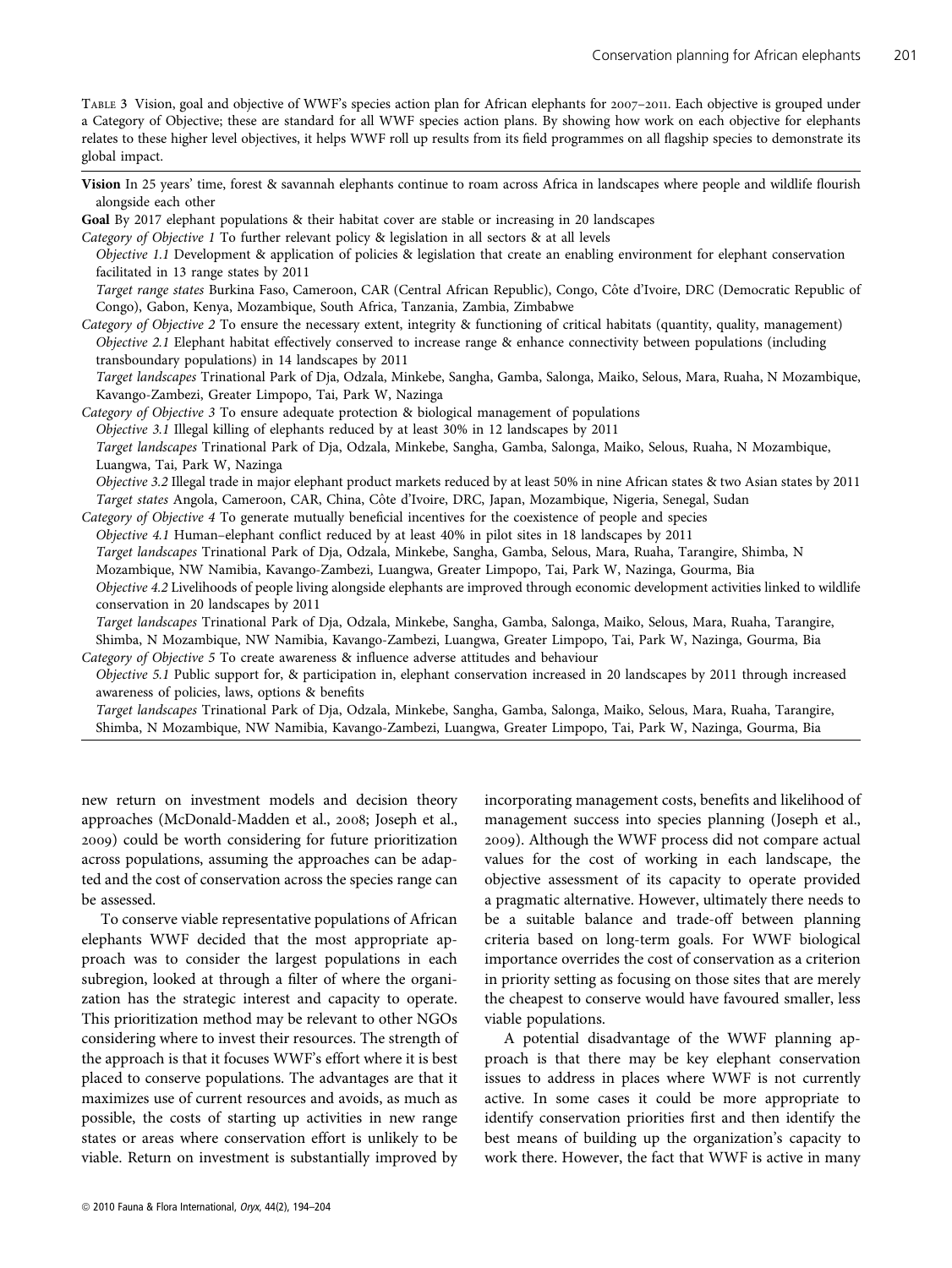African countries (21 African elephant range states in 2007) gives the organization the scope to act on the critical conservation problems identified within each subregion.

One of the institutional criteria gave priority to elephant landscapes that overlap with WWF's other habitat and species conservation priorities. This may allow the organization to maximize its broader conservation impact for a given investment. However, there is a risk that a less viable elephant population could be favoured if it occurred in a higher priority habitat or was sympatric with one or more other priority species (e.g. western gorilla Gorilla gorilla or black rhino Diceros bicornis). This was a strategic decision by WWF that favours broader biodiversity conservation over single-species concerns.

We need to assess if conservationists can, or should, replicate for other species the same priority-setting approach used by WWF for elephants. Ultimately, only a full evaluation at the end of the implementation of the WWF action plan in 2011 and an assessment of its monitoring data will demonstrate if the priority-setting method has worked. In the meantime, we can draw some preliminary conclusions about how it compares with planning approaches used for other species.

The IUCN Species Survival Commission has produced  $> 60$  species action plans since 1987, with  $> 75\%$  on mammals (Fuller et al., 2003; Kormos, 2008). Most plans address the status and conservation needs of multiple species or higher taxa (Nicoll & Rathbun, 1990; Nowell & Jackson, 1996; Sillero-Zubiri et al., 2004), although some target one or two related species (Emslie & Brooks, 1999; Tutin et al., 2005). Most of the IUCN plans focus on country-by-country planning or on threat-based planning; most have no clear landscape priorities. Where certain populations are identified as more important than others, prioritization criteria are sometimes not clear (East, 1989). Cumming et al. (1990) prioritized African rhino populations using primarily biological criteria (population size, genetic rarity and ecosystem diversity) but a more recent rhino action plan did not specify geographical or population priorities (Emslie & Brooks, 1999). For central chimpanzees Pan troglodytes troglodytes and western lowland gorillas Gorilla gorilla gorilla, 14 priority areas were identified using three criteria: population size, area of site and the importance of conservation for broader biodiversity values (Tutin et al., 2005). If a conservation agency wanted to choose which of these areas to work in, application of criteria similar to those used by WWF for elephants could be of help.

BirdLife International has produced action plans for individual bird species (Thompson et al., 2004; Shimelis et al., 2005) that follow a standard methodology (Sande et al., 2004); this involves assessing threats, distribution, breeding sites and protected areas and setting out conservation strategies for the target species in all its range states. National-level plans are also advocated. The action plans

are partly aimed as a guide to BirdLife International activities. They do not factor in institutional criteria but they do assign responsibility for action to stakeholders involved in the planning. However, there is little attempt to focus on geographical priorities regardless of how widespread the species are.

There could be a number of reasons why most species action plans avoid examination of geographical priorities:

- For many rare species precise data on distribution and abundance are difficult to obtain, making it difficult to determine the key populations or landscapes
- For species with small populations and/or restricted range there is no need to choose between a limited number of sites
- In planning for widespread species it may be difficult for some stakeholders to be objective; linked to this, singling out some countries as higher priorities than others could have political repercussions, especially if resources will be distributed based on the plan
- Threat-based planning without specifying target places or populations allows more flexibility and perhaps provides more opportunities for, and chances of, success. It also allows more flexibility when dealing with unpredictable political situations and unreliable or unpredictable funding levels.

The problems with not specifying geographical priorities include difficulties in monitoring impact and the risk of spreading resources too thinly across many populations and landscapes.

## Implementation of plans

Ultimately the greatest challenge for conservation organizations is to move beyond planning to implementation and to find the necessary resources. 'An action plan that is not, or cannot be, implemented is, at most, an interesting academic exercise and not a real action plan' (Gimenez-Dixon & Stuart, 1993). Of the few plans that have been reviewed there have been mixed and equivocal levels of success; some have had less than half of their proposed actions implemented whereas others have shown more success (Gimenez-Dixon & Stuart, 1993; Species Survival Commission, 2002; Fuller et al., 2003; Kormos, 2008). Species action plans have been criticized for a lack of consistency and for advocating too much research (Species Survival Commission, 2002). There is also the need for more political support and leadership (Kormos, 2008) and greater monitoring and evaluation of conservation programmes (Stem et al., 2005). Plans that are threat-based and do not specify where their actions will be implemented make monitoring harder to conduct.

For conservation to be successful in the 21st century governments and NGOs need to reach out to, and work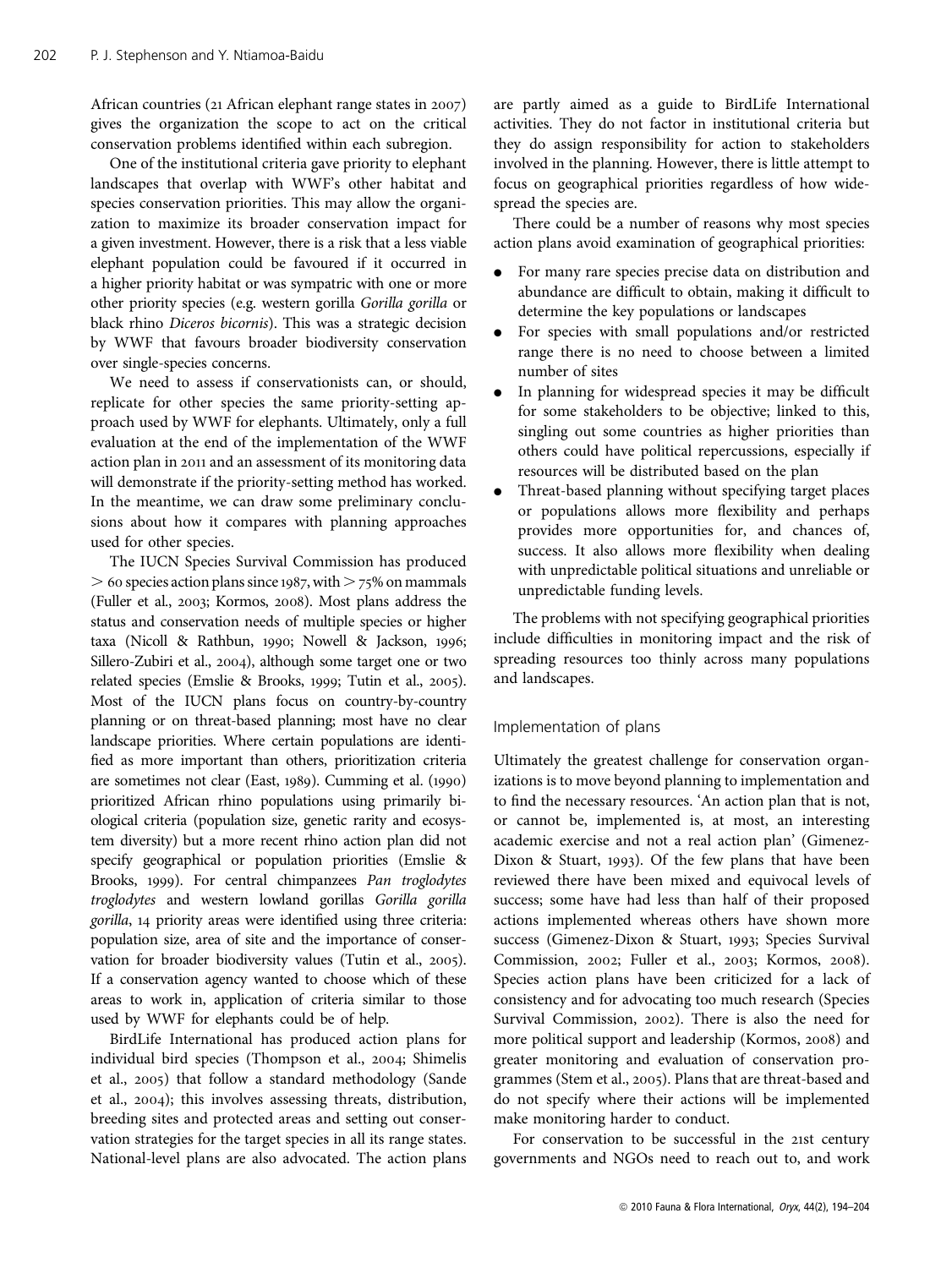with, partners that are beyond their traditional list of stakeholders. Species action plans will continue to rely on scientists to provide the data required for priority setting but effective conservation action needs to involve local people living alongside the species, as well as agriculture, business and industry bodies who can help mitigate key threats and root causes of biodiversity loss. With the African elephant WWF's approach is to consider stakeholder input at the start of planning (through national and subregional planning) and then again at the end, when local stakeholders in each landscape are brought into consultative planning processes to define priorities and roles at a landscape level.

## Conclusions

The absence of geographical priority setting in many species action plans and the resultant lack of information on priority sites, landscapes or populations means it is sometimes difficult for conservation agencies to identify priority projects for investment, resulting in resources being spread too thinly and to less effect. It also hinders our ability to monitor the impacts of the plans. Threatbased plans are useful but we advocate the identification of priority populations and their landscapes. Based on our experiences with elephants in Africa, it is appropriate to use priority-setting criteria that focus primarily on conserving the largest and most viable populations at the subspecies level. Additional criteria could consider broader biodiversity values for the species' habitat. All plans should take into account national-level plans developed by governments and other stakeholders. Conservation agencies wishing to select which priority landscapes to invest in for a given species or subspecies could then consider institutional factors, such as those used by WWF for the African elephant, so that they invest in conservation that has a high chance of success. Although return on investment models may be applicable to some species we believe that more pragmatic planning, involving objective assessment of biological as well as institutional and political criteria, is likely to lead to more effective conservation delivery than plans developed solely from a scientific perspective.

#### Acknowledgements

The WWF Species Action Plan: African Elephant 2007–2011 was produced with ideas and input from scores of people across the WWF Network and staff from partner agencies, and we thank everyone who participated in the planning exercise. We would also like to thank Stephen Blake, Rebecca Kormos, Stephanie Mansourian, Hugh Possingham and Noah Sitati, whose comments helped improve the manuscript. The views expressed here do not necessarily reflect the policy of WWF International.

## References

- BLAKE, S., STRINDBERG, S., BOUDJAN, P., MAKOMBO, C., BILA-ISIA, I., ILAMBU, O. et al. (2007) Forest elephant crisis in the Congo Basin. PLoS Biology, 5, e111.
- BLANC, J.J., BARNES, R.F.W., CRAIG, G.C., DOUGLAS-HAMILTON, I., DUBLIN, H.T., HART, J.A. & THOULESS, C.R. (2005) Changes in elephant numbers in major savannah populations in eastern and southern Africa. Pachyderm, 38, 19–28.
- BLANC, J.J., BARNES, R.F.W., CRAIG, G.C., DUBLIN, H.T., THOULESS, C.R., DOUGLAS-HAMILTON, I. & HART, J.A. (2007) African Elephant Status Report 2007: An Update from the African Elephant Database. IUCN/Species Survival Commission African Elephant Specialist Group, Gland, Switzerland.
- CONSERVATION MEASURES PARTNERSHIP (2007) Open Standards for the Practice of Conservation. Conservation Measures Partnership, Bethesda, USA.
- COUROUBLE, M., HURST, F. & MILLIKEN, T. (2003) More Ivory than Elephants: Domestic Ivory Markets in Three West African Countries. TRAFFIC International, Cambridge, UK.
- CUMMING, D.H.M., DU TOIT, R.F. & STUART, S.N. (1990) African Elephants and Rhinos: Status Survey and Conservation Action Plan. IUCN, Gland, Switzerland.
- EAST, R. (1989) Antelopes: Global Survey and Regional Action Plans. Part 2. Southern and South-Central Africa. IUCN/Species Survival Commission Antelope Specialist Group, Gland, Switzerland.
- EGGERT, L.S., RASNER, C.A. & WOODRUFF, D.S. (2002) The evolution and phylogeography of the African elephant inferred from mitochondrial DNA sequence and nuclear microsatellite markers. Proceedings of the Royal Society of London B, 269, 1993– 2006.
- EMSLIE, R. & BROOKS, M. (1999) African Rhino: Status Survey and Conservation Action Plan. IUCN/Species Survival Commission African Rhino Specialist Group, Gland, Switzerland.
- ENVIRONMENT & DEVELOPMENT GROUP (2006) Evaluation of the WWF African Elephant Programme 2001–2005. Final Report. Environment & Development Group, Oxford, UK.
- F ULLER, R.A., MCGOWAN , P.J.K., CARROLL , J.P., DEKKER, R.W.R.J. & GARSON , P.J. (2003) What does IUCN species action planning contribute to the conservation process? Biological Conservation, 112, 343–349.
- GARNER, A., RACHLOW, J.L. & HICKS , J.F. (2005) Patterns of genetic diversity and its loss in mammalian populations. Conservation Biology, 19, 1215–1221.
- GIMENEZ-DIXON, M. & STUART, S.N. (1993) Action plans for species conservation, and evaluation of their effectiveness. Species, 20, 6–10.
- HANNAH, L., MIDGLEY, G.F., LOVEJOY, T., BOND, W.J., BUSH, M., LOVETT, J.C. et al. (2002) Conservation of biodiversity in a changing climate. Conservation Biology, 16, 264–268.
- HENSON, A., WILLIAMS, D., DUPAIN, J., GICHOHI, H. & MURUTHI, P. (2009) The Heartland Conservation Process: enhancing biodiversity conservation and livelihoods through landscape-scale conservation planning in Africa. Oryx, 43, 508–519.
- ISAAC, N.J.B., TURVEY, S.T., COLLEN, B., WATERMAN, C. & BAILLIE, J.E.M. (2007) Mammals on the EDGE: conservation priorities based on threat and phylogeny. PLoS ONE, 2(3), e296.
- IUCN (2003) Strategy for the Conservation of West African Elephants. Updated Version. IUCN/Species Survival Commission African Elephant Specialist Group, Ouagadougou, Burkina Faso.
- IUCN (2005) Stratégie Régionale pour la Conservation des Eléphants en Afrique Centrale. IUCN/Species Survival Commission African Elephant Specialist Group, Ouagadougou, Burkina Faso.
- IUCN (2008) 2008 IUCN Red List of Threatened Species. Http:// www.iucnredlist.org [accessed 2 October 2008].